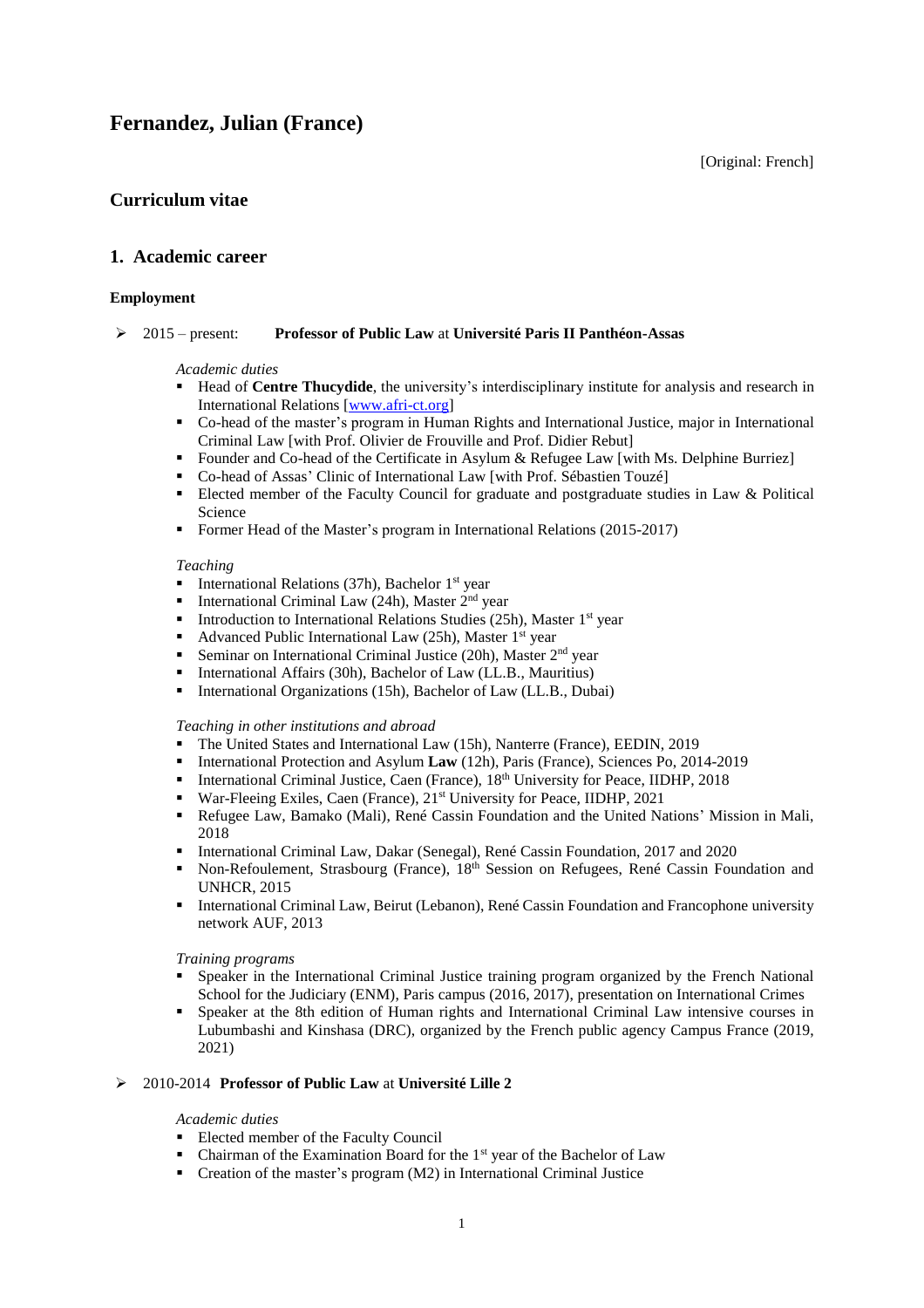### *Teaching*

- International Relations (37h), Bachelor  $1<sup>st</sup>$  year
- Advanced Public International Law (36h), Master 1<sup>st</sup> year
- Administrative Institutions (37h), Master  $1<sup>st</sup>$  year
- Human Rights (24h), Master  $2<sup>nd</sup>$  year

### **International activities**

- 2021 **Visiting Professor** at Universidad de Buenos Aires (Argentina)
- 2019 **Visiting Professor** at Galatasaray Üniversitesi (Turkey)
- 
- **Visiting Professor** at the Federal University of Minas Gerais (UFMG Brazil)

### **Participation in academic societies, associations and journals**

**Editorial Board** of the *Annuaire français de droit international* (AFDI) **Academic Council** of the Association française pour les Nations Unies (AFNU) **Scientific Council** of *Questions internationales*, La documentation française **Scientific Council** of the *Revue de droit international d'Assas* (RDIA) **Scientific Council** of the Institut international des droits de l'homme et de la paix (IIDHP) **Editorial Board** of the *Revue de Défense nationale* (RDN) **Review Committee** of *Champs de Mars*, Presses de Science po **Editorial Board** of the *University of Bologna Law Review*

**Member** of the Société française pour le droit international (SFDI), the International Law Association (francophone section), and the Société québécoise de droit international (SQDI)

Member of various **Selection Committees** for Lecturers and Assistant Professors (Université de Rouen, Institut national des langues et civilisations orientales, etc.)

### **Education**

- 2010 **Admitted at the "Agrégation" in Public Law**, the French national competitive examination for the status and recruitment of Professors (first attempt, rank:  $5<sup>th</sup>$ )
- 2010 Listed by the National Universities Council (CNU) as **qualified for senior lecturer positions** in Public Law (and selected as first choice for positions opened in Université Paris II Panthéon-Assas, Saint-Cyr military academy, Université Paris XI)

### 2009 **PhD in Public Law, Université Paris II Panthéon-Assas**

Dissertation on the foreign legal policy of the United States toward the International Criminal Court; Thesis defense on May 4<sup>th</sup>, 2009; composition of the committee: Prof. Serge Sur (president of the committee), Prof. Emmanuel Decaux (PhD supervisor), Prof. Hervé Ascensio and Prof. Gilles Cottereau (rapporteurs), and Amb. Jean-François Dobelle

*Summa cum laude*, proposed for publication and for a prize, received the University's honors and 1st Prize of the Institut des hautes études de défense nationale (IHEDN, Prime Minister - France)

### 2003-2009 **PhD Candidate in Public Law, Université Paris II Panthéon-Assas**

Doctoral Fellow (2003-2006), then Graduate Assistant (2006-2008) at Université Paris II Panthéon-Assas; Graduate Assistant (2009-2010) at Université d'Orléans

Participation in the works of the Centre for Studies and Research in International Law and International Relations (topic: "Terrorism and International Law"), francophone section, **The Hague Academy of International Law** (2006); Grant from the Academy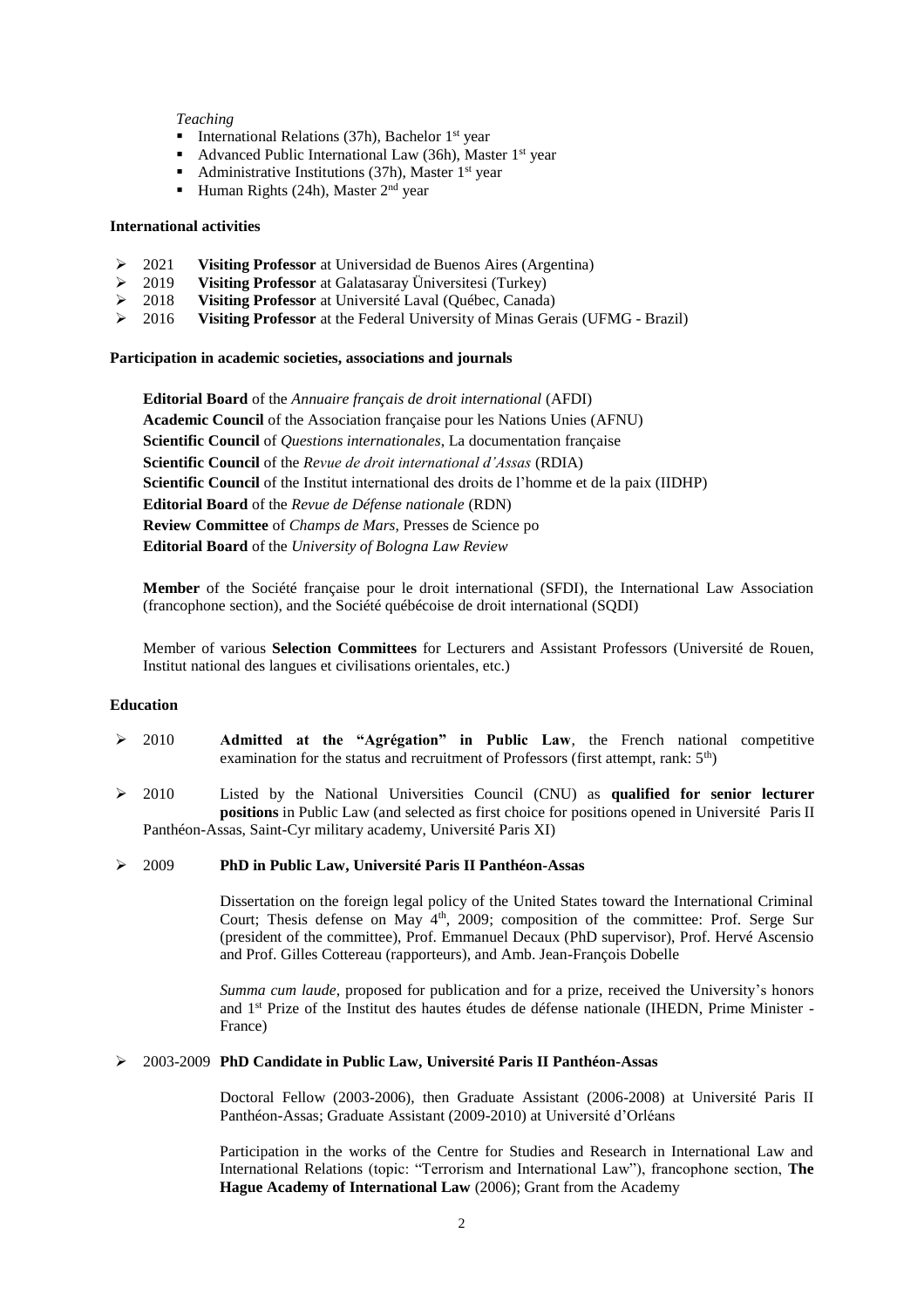3-Month Visiting Fellow at the **Fletcher School of Law and Diplomacy**, Tuft University, Medford (Massachusetts), United States, under the supervision of Prof. Michael J. Glennon; Grant from Université Paris II Panthéon-Assas

- 2003 **Master in International Relations, Université Paris II Panthéon-Assas** Major in International Politics, research-oriented, *magna cum laude* (valedictorian)
- 1996-2002 **Graduation in Law** (Bachelor and master's in international law- Université Jean Moulin Lyon 3) and Political Science (International Studies at Sciences Po Lyon, Université Lyon 2), with honors.

## **Languages**

- $\triangleright$  French (native)
- $\triangleright$  English (fluent, B2/C1)
- $\triangleright$  Spanish (basic)

# **2. Scientific responsibilities**

 Since 2020 **Co-head of the** *Annuaire français de relations internationales* (AFRI) [with Prof. Jean-Vincent Holeindre]; Formerly Deputy Director and in charge of the section "Foreign Legal Policy" (2010-2018)

> The AFRI is an academic yearbook of International Relations; It deals with international affairs using an all-encompassing scope, including politics, strategy, economy, culture, technology, etc.; Thanks to its multidisciplinary approach, it brings together the scholarship of French or international practitioners, diplomats and experts; All papers go through a double-blind peerreview process under the supervision of an interdisciplinary Editorial Board ; Publication rewarded in 2008 by the Institut de France

## 2019-2023 **Coordinator of the research project "Refwar" on the protection of**

**war-fleeing refugees in France**, founded by the French national agency for research (ANR)

The Refwar Project focuses on the protection, in France, of those who were forced into exile by an armed conflict in their country of nationality or usual residence. It aims at spotlighting one of the main aspects of modern forced migrations by assessing applicable legal instruments (field investigation), by offering a continual analysis of the situation of war-fleeing refugees in France (publications, website with regular reports and jurisprudence review), by improving the training of involved actors (creation of a specialised degree and a law clinic), and by suggesting evolutions for refugee law (with, for instance, the establishment of a new protective status based on humanitarian grounds)

In cooperation with Université de Reims (Prof. Alexis Marie), Université de Versailles (Prof. Thibault Fleury Graff) and the UNHCR Representation in France (Caroline Laly-Chevalier)

Duration: 42 months – Budget:  $\epsilon$  250,000 – [www.refwar.fr](http://www.refwar.fr/)

Since 2020 **Executive Editor** of Centre Thucydide series, Collection Biblis, CNRS Editions

# **3. Expert missions and external activities**

### **United Nations High Commissioner for Refugees**

- **Associate Justice at the Cour national du droit d'asile** (CNDA), the French court of appeal on Asylum matters, since 2011
- Appointed by the President to sit in the 9-judge Chambers and in the working group on court hearings (2016-2017)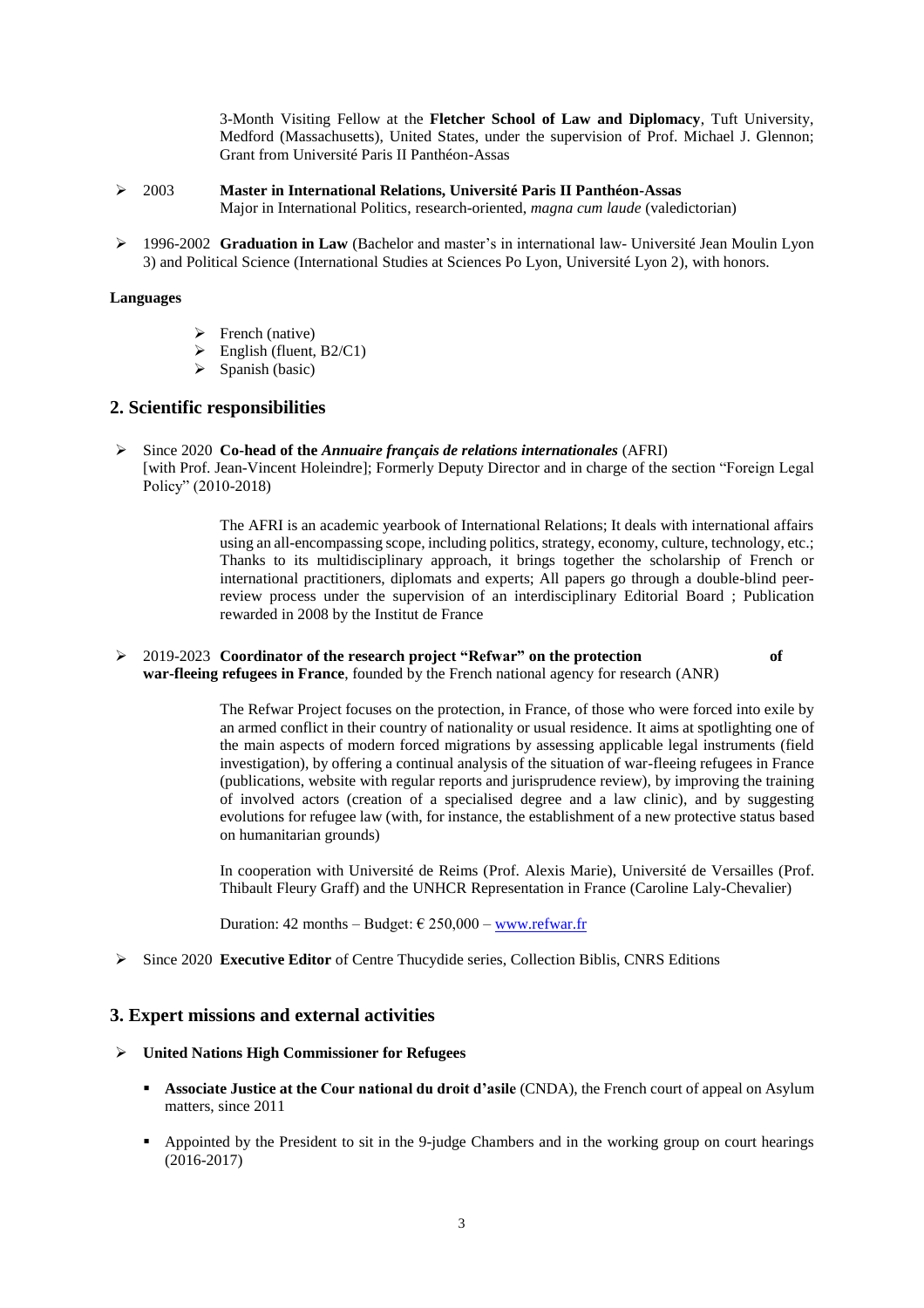- **► Agence nationale pour la Recherche (ANR)**, the French national agency for research
	- Vice-President of the Scientific Assessment Committee for the Program "Innovation Labour" (2017), and Expert Member of the project's halfway review committee
	- Member of the Scientific Assessment Committee for the Program "Innovation Labour" (2016)
	- Vice-President of the Scientific Assessment Committee for the Program "Globalisation and Governance" (2012)
- **Haut conseil pour l'évaluation de la recherche et de l'enseignement supérieur (HCERES)**, independent administrative authority in charge of the assessment of French higher education and research structures
	- Expert Member of Assessment Committees for CTAD (Nanterre) in 2018, and ISC-EPRED (Poitiers) in 2017
- **Ministère de l'Europe et des Affaires étrangères**, French Ministry of Europe and Foreign Affairs
	- Co-organization, with the French Embassy in the Netherlands and The Hague Academy of International Law, of the first International Criminal Law Moot Court Competition, in French, 1<sup>st</sup> edition planned in 2022
	- Co-organization, with Prof. Muriel Ubeda-Saillard, of the Ministry's **Seminar on the Review Process of the International Criminal Court**, February 26<sup>th</sup>, 2021 [co-sponsored by Senegal]
- **Association pour les études sur la guerre et la stratégie (AEGES)**, common law association promoting war and strategic studies in France [\[www.aeges.fr\]](http://www.aeges.fr/)
	- **Member of the Board** (2016-2020), **President** (2017-2019), Co-head of the working group on International Criminal Justice
- **Member of Selection and Prize Committees** 
	- For the **Albert Thibaudet Prize** (annual award for the best French book on International Relations), since 2014
	- For the **Jacques Mourgeon PhD Prize**, SFDI, 2018-2020
	- **For the International Criminal Justice PhD Prize, Institut Universitaire Varenne, 2017-2018**
	- For the final stage of the Lombois Moot Court Competition, 2017
	- President of the **bar examination committee**, IEJ Paris 2, 2016-2017
	- For the competitive examination for admission to the **École nationale d'Administration** (ENA), "International Issues" examination, 2014-2016
	- For the **recruitment examinations of the French Ministry of Foreign Affairs**, "Public Law" and "International Issues" examinations, 2015-2016

### **Public hearings**

- Interviewed by the **Conseil économique, social et environnemental** (Economic, Social and Environmental Council), European & Foreign Affairs section, on the reception and integration of asylum seekers in the European Union, January 30<sup>th</sup>, 2018
- Interviewed by the **Conseil d'État** (Council of State) for the assessment of the administrative jurisdictions, September  $25<sup>th</sup>$ , 2018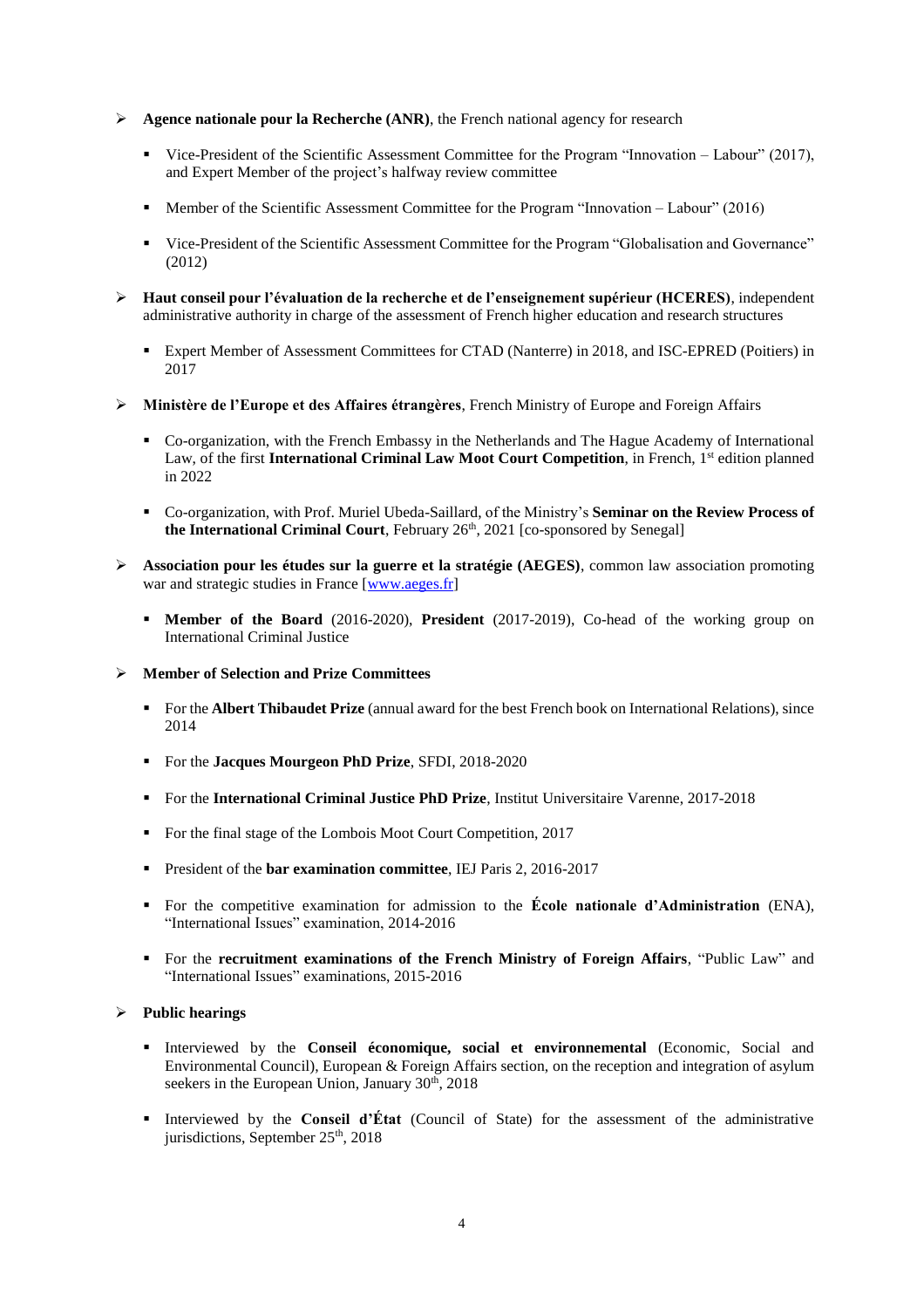Speaker at the *Battle Lab Rens*, organized by the **Ministère des Armées**, the French ministry of defence, Directorate of Military Intelligence, Intelligence Campus, November 25<sup>th</sup>, 2020

# **4. Post-doctoral and doctoral research supervision**

## **HDR Dissertation Supervision – i.e. Senior-level dissertation for assistant professors, allowing candidates to supervise PhD candidates.**

- Olivier Beauvallet, Nice, 25 March 2021
- Blandine Mallevaey, Douai, 28 August 2020
- Raphaëlle Nollez-Goldbach, École Normale Supérieure, 26 November 2018

### **PhD dissertations**

- **3 PhD dissertations supervised and defended** 
	- **-** Isabelle Facon, *The Military Factor in the Security Policy of Russia Under Putin's Rule (2000- 2019)*, Université Paris II, defended in 2020, awarded the PhD Prize of the university
	- **-** Barbara Hild, *Freedom of Speech for Incarcerated Persons*, Université Lille 2, defended in 2018
	- **-** Mohammed Bahou, *Al-Qaeda's Franchises in Africa*, Université Paris II, defended in 2017
- **18 PhD candidates under supervision**, including 13 grant beneficiaries (DF Doctoral Fellow, GA Graduate Assistant) and 8 being co-supervised
	- **-** Dima Alsajdeya (GA Collège de France), *The Involvement of a Regional Power in Political Conflict Resolution: The Case of Egypt and the Israeli-Palestinian Conflict* [with Prof. Henry Laurens], started in 2017
	- **-** Louis-Marie Baille (Army Officer), *Tactical Nuclear Weapons*, started in 2018
	- **-** Camille Bayet (DF Paris II), *The Legitimacy of Peacekeeping Operations* [with Prof. Jean-Vincent Holeindre], started in 2020
	- **-** Philippe Bou Nader, *The Legal Regime of the Use of Force Against Non-State Actors*, started in 2016
	- **-** Rachid Chaker (DF/GA Paris II), *Rivalries of Influence in the Persian Gulf Since 2003* [with Prof. Jean-Vincent Holeindre], started in 2015
	- **-** Charles-Emmanuel Detry (DF/GA Paris II), *The Contribution of International Law to the International Order in the South China Sea*, started in 2016
	- **-** Andréa Feuillâtre (DF Paris II), *The Discretionary Power of the Prosecutor of the International Criminal Court*, started in 2020
	- **-** Alexandra Grangien, *Criminal Procedure Rules in the International Criminal Court*, started in 2020
	- **-** Joanne Kirkham (DF/GA Paris II), *The regulation of Lethal Autonomous Weapons* [with Prof. Olivier de Frouville], started in 2017
	- **-** Léa Jardin (GA Paris 13), *The protection of Unaccompanied Minors in European and International Human Rights Law* [with Blandine Mallevaey], started in 2017
	- **-** Mathilde Jeantil (DF/GA Paris II), *Economic Sanctions and Nuclear Proliferation*, started in 2016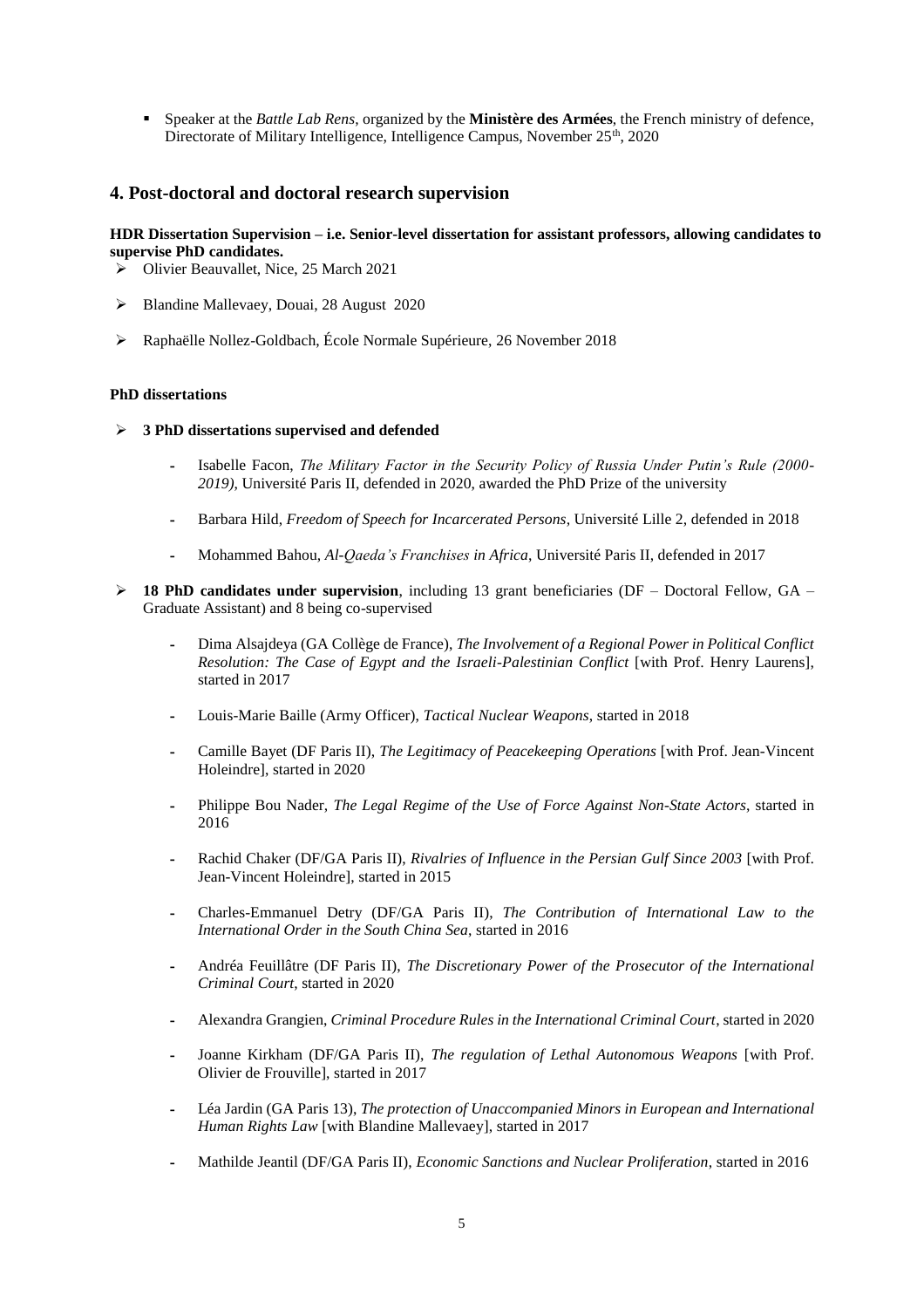- **-** Arnaud Mentré (diplomat), *Sanctions in Contemporary International Relations*, started in 2020
- **-** Carine Monteiro (DF Paris II), *China and Lawfare* [with Paul Charon], started in 2020
- **-** Louis Perez (DF Paris II), *Artificial Intelligence for Defence purposes*, started in 2019
- **-** Christophe Richer (DF Paris II), *France's Overseas Military Operations Since 2001*, started in 2019
- **-** Marie Roy (DF Paris II), *Epidemics and Conflicts in International Relations* [with Prof. Jean-Vincent Holeindre], started in 2015
- **-** Sandrine de Sena, *The Application of Defendants' Rights in the International Criminal Court* [with Prof. Fannie Lafontaine], started in 2018
- **-** Marie Wilmet (DF European University Institute), *Addressing the Harms of Victims of Sexual and Gender-Based Violence in International Criminal Procedure* [with Prof. Neha Jain]

# **5. Publications**

#### **Books**

### **Solo author**

| 2022           | Droit international penal, Paris, LGDJ, collection Systèmes<br>- $2nd$ edition (2022): to be published<br>- 1st edition (2020): 232 p.                                                                             |  |  |
|----------------|--------------------------------------------------------------------------------------------------------------------------------------------------------------------------------------------------------------------|--|--|
| 2021           | Relations internationales, Paris, Dalloz, collection Précis<br>$-3rd$ edition (2021), in press<br>$-2nd$ edition (2019), 792 p.<br>- 1 <sup>st</sup> edition (2018), 732 p.                                        |  |  |
|                | Awarded with the Edouard Bonnefous Prize, Académie des Sciences morales et politiques,<br>Institut de France, 2018                                                                                                 |  |  |
| 2019<br>192 p. | Exilés de guerre. La France au défi de l'asile, Paris, Armand Colin, collectionEngagements,                                                                                                                        |  |  |
| 2010           | La politique juridique extérieure des États-Unis à l'égard de la Cour pénale internationale,<br>Paris, Pedone, 650 p.                                                                                              |  |  |
|                | Awarded with the Choucri Cardahi Grand Prize, Académie des Sciences morales et politiques,<br>Institut de France, 2011                                                                                             |  |  |
| ➤              | Co-author or editor                                                                                                                                                                                                |  |  |
| 2022           | Les décisions de l'asile [with Prof. Thibaut Fleury Graff and Prof. Alexis Marie], Paris, PUF,<br>collection Droits fondamentaux, "Case Law" series, to be published                                               |  |  |
| 2021           | Nations désunies. La crise du multilatéralisme dans les relations internationales<br>contemporaines [ed., with Prof. Jean-Vincent Holeindre], Paris, CNRS, Biblis, in press                                        |  |  |
| 2021           | Universalité et complémentarité de la justice pénale internationale. Actes des cinquièmes<br><i>journées de la justice pénale internationale</i> [ed., with Prof. Olivier de Frouville ], Paris, Pedone,<br>184 p. |  |  |
| 2020           | Les Opérations extérieures de la France [ed., with Jean-Baptiste Jeangène Vilmer], Paris,                                                                                                                          |  |  |

CNRS Éditions, Biblis, 335 p.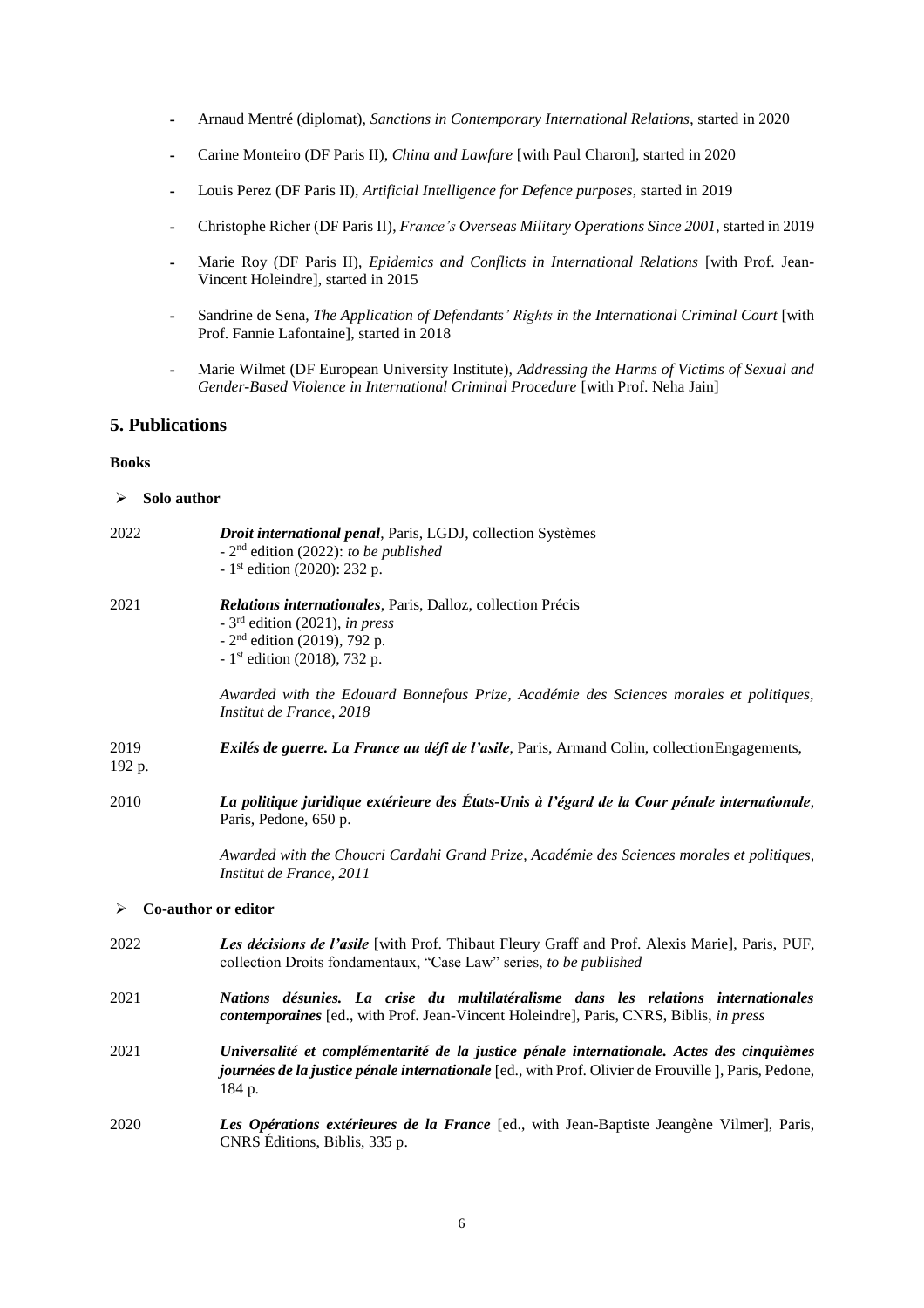| 2020 | L'hirondelle et la tortue. Actes des quatrièmes journées de la justice pénale internationale<br>[ed., with Prof. Olivier de Frouville], Paris, Pedone, 184 p.                           |  |
|------|-----------------------------------------------------------------------------------------------------------------------------------------------------------------------------------------|--|
| 2019 | Commentaire article par article du Statut de Rome de la Cour pénale internationale, Paris,<br>Pedone                                                                                    |  |
|      | - 2 <sup>nd</sup> edition (2019) [ed., with Xavier Pacreau and Prof. Muriel Ubeda Saillard], 2 volumes, 2,980<br>p.                                                                     |  |
|      | - 1 <sup>st</sup> edition (2012) [ed., with Xavier Pacreau], 2 volumes, 2,459 p.                                                                                                        |  |
|      | Awarded with the Choucri Cardahi Grand Prize, Académie des Sciences morales et politiques,<br>Institut de France, 2013                                                                  |  |
| 2018 | Les mutations de la justice pénale internationale. Actes des troisièmes journées de la justice<br><i>pénale internationale</i> [ed., with Prof. O. de Frouville], Paris, Pedone, 192 p. |  |
| 2016 | Justice pénale internationale [ed.], Paris, CNRS Éditions, Biblis, 432 p.                                                                                                               |  |
| 2015 | Droit d'asile. État des lieux et perspectives [ed., with Caroline Laly-Chevalier], Paris, Pedone,<br>424 p.                                                                             |  |
| 2014 | Liber Amicorum Serge Sur [ed., with Prof. Nicolas Haupais], Paris, Pedone, 411 p.                                                                                                       |  |
| 2013 | <i>Élections américaines. Un bilan</i> [ed.], Paris, Pedone, 191 p.                                                                                                                     |  |
| 2008 | The United States and the European Union: Perceptions and Challenges [ed., with Célia Belin<br>and Leah Pisar], Paris, LGDJ, Global Understanding Series, 181 p.                        |  |

### **Book chapters & academic papers**

1-5 2013-21 Director of the biennial chronicle **"Juridictions pénales internationales"** in *Annuaire français de droit international* (AFDI) [with Prof. Muriel Ubeda Saillard and Anne-Laure Chaumette], *becomes an annual chronicle starting 2021*

> *AFDI 2021*, *to be published AFDI 2019*, p. 439-490 *AFDI 2017*, p. 517-573 *AFDI 2015*, p. 543-612 *AFDI 2013*, p. 359-425

- 6 2021 **"L'adaptation de la Cour pénale internationale à la pandémie de Covid-19"** [avec Aude Brejon] in Raphael MAUREL (dir.), *L'éthique des procédures contentieuses en temps de pandémie. Approches de droits international et comparé*, Bruxelles, Bruylant, à paraître
- 7 2021 **"A Two-Faced Totem: The Nuremberg Principles and the Rocky Road to International Criminal Justice"**, in Viviane Dittrich (ed.), *70 years of the NurembergPrinciples*, The International Nuremberg Academy, *in press*
- 8 2021 **"France – opération Barkhane. Élimination de Bah Ag Moussa"**, *RGDIP*, Chronique des faits internationaux, 2021/1, p. 77-83
- 9 2021 **"Les réparations des violations du droit des conflits armés"**, in Jean Belin, Sébastien-Yves Laurent and Anne-Marie Tournepiche (eds.), *La conflictualité armée : enjeux interdisciplinaires*, Paris, Pedone, p. 213-228
- 10 2021 **"Cour pénale internationale"**, in Valère Ndior (ed.), *Dictionnaire de l'actualité internationale*, Paris, Pedone, p. 151-153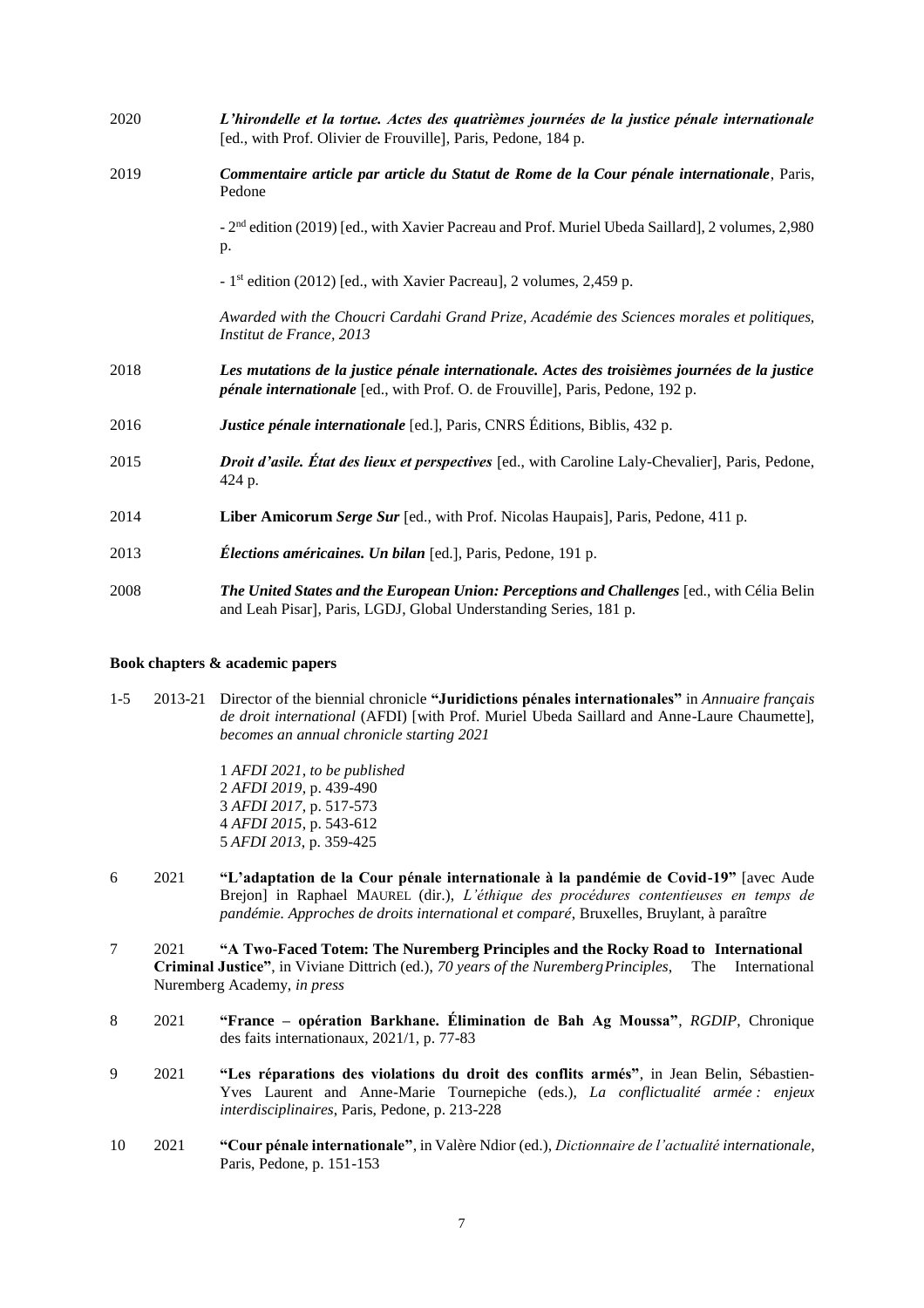- 11 2021 **"Réfugiés"**, in Valère Ndior (ed.), *Dictionnaire de l'actualité internationale*, Paris, Pedone, p. 469-473
- 12 2021 **"Veto"**, in Valère Ndior (ed.), *Dictionnaire de l'actualité internationale*, Paris, Pedone, p. 536- 539
- 13 2020 **"La mer, zone de survie : conclusions"** in Hélène Raspail (ed.), *Les droits de l'homme et la mer*, Paris, Pedone, 346 p., p. 185-192
- 14 2020 **"Rapport introductif"** [with Jean-Baptiste Jeangène Vilmer] in *Les Opérations extérieures de la France* [ed., with Jean-Baptiste Jeangène Vilmer], Paris, CNRS Éditions, Biblis, p. 13-37
- 15 2020 **"Note de lecture sur B. Haddad,** *Le Paradis perdu. L'Amérique de Trump et la fin des illusions européennes***"**, *AFRI*, issue XXI, p. 885-887
- 16 2020 **"Le confinement des garanties des demandeurs d'asile. À propos de l'ordonnance n° 2020-558 du 13 mai 2020"** [with Prof. Thibaut Fleury Graff and Prof. Alexis Marie], *La semaine juridique*, Libres propos, n°44-45, p. 1,108
- 17 2019 **"La politique juridique extérieure des États-Unis à l'égard de la Cour pénale internationale : ruptures et continuité"**, in Florian Couveinhes and Raphaelle Nollez Goldbach (eds.), *Actes de la 1ere journée de droit international de l'ENS*, Paris, Pedone, 256 p., p. 123-142
- 18 2019 "*Lawfare* **: le droit comme continuation de la guerre par d'autres moyens ?"**, *La semaine juridique*, Libres propos, n°44-45, p. 1,108
- 19 2019 **"Les États-Unis et la Cour pénale internationale"**, in *Commentaire article par article du Statut de Rome de la Cour pénale internationale* [ed., with Xavier Pacreau and Prof. Muriel Ubeda Saillard], Paris, Pedone, 2nd edition, 2 volumes, 2,800 p., p. 214-228
- 20 2019 **"Asile et risque sécuritaire : une déconnexion discutable entre la reconnaissance dela qualité de réfugié et l'octroi d'un statut** (CJUE, *M. c. Ministerstvo vnitra (C-391-16), et X. (C-77/17), X (C-78/17) c. Commissaire général aux réfugiés et aux apatrides, arrêt du 14 mai* 2019)" *77/17), X (C-78/17) c. Commissaire général aux réfugiés et aux apatrides*, arrêt du 14 mai 2019)**"** [with Prof. Thibaut Fleury Graff and Prof. Alexis Marie], *AJDA*, p. 1,788-1,796
- 21 2019 **"L'essor de la corruption dans les relations internationales"**, *Revue française de finances publiques*, n°147, p. 101-109
- 22 2019 **"Note de lecture sur S. Schmitt,** *La ruée vers l'Europe***"**, *AFRI*, issue XX, p. 1,039- 1,041
- 23 2019 **"La politique française de l'asile"**, in Gérard Cahin, Florence Poirat, Sandra Szurek (eds.), *La condition internationale des personnes et des biens*, Paris, Pedone, p. 303-324
- 24 2018 **"États-Unis – Statut de Rome. Déclarations de l'Administration Trump à l'encontre de la Cour pénale internationale"**, *RGDIP*, Chronique des faits internationaux, 2019/1
- 25 2018 **"Introduction à l'Atelier III"** [with Prof. Hélène Tigroudja], *Actes du colloque de la SFDI sur la souveraineté pénale*, Paris, Pedone, 519 p., p. 389-391.
- 26 2018 **"Le concept de « pays tiers sûr » en droit de l'asile"** [with Chloé Viel], *AJDA*, n°6, p. 322- 328
- 27 2018 **"***Commentaire de l'article 9 de la Déclaration des droits de l'Humanité***"**, in Fabrice Picod (ed.), *La déclaration des droits de l'Humanité*, Brussels, Bruylant, 139 p., p. 79-83
- 28 2018 **"Deferral requested by the United Nations Security Council (ICC)"** in Hélène Ruiz-Fabri (ed.), *The Max Planck Encyclopedia of International Procedural Law (EiPro)*, Oxford University Press, [www.mpi.lu/mpeipro/](http://www.mpi.lu/mpeipro/)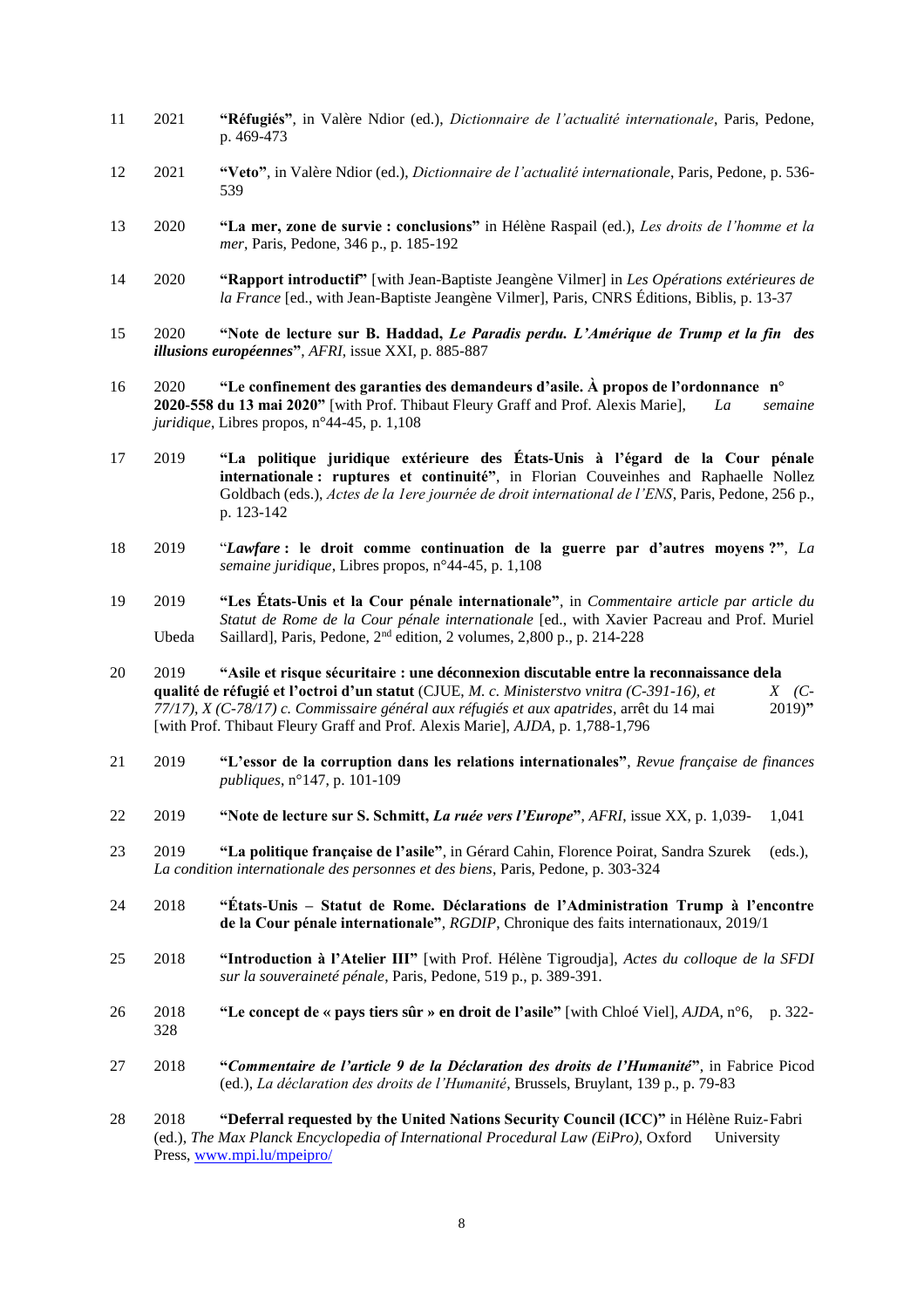- 29 2018 **"Note de lecture sur O. Schmitt,** *Pourquoi Poutine est notre allié ?***"**, *AFRI*, issue XVIII, p. 1023-1024
- 30 2017 **"La lutte internationale contre le terrorisme. Présentation introductive"**, in Sylvain Jacopin and Aurélie Tardieu (eds.), *La lutte contre le terrorisme*, Paris, Pedone, 312 p., p. 129- 132
- 31 2017 **"Droit et pratique de l'asile en France"**, *Diritto, Immigrazione e Cittadinanza*, n°1/2017, [www.dirittoimmigazionecittadinanza.it](http://www.dirittoimmigazionecittadinanza.it/)
- 32 2017 **"Entre stratégies de défausse et équilibre précaire : À propos de trois incertitudes du régime de la protection subsidiaire c) "**, in Catherine-Amélie Chassin (ed.), *La réforme de l'asile mise en œuvre*, Paris, Pedone, 216 p., p. 176-184
- 33 2017 **"L'interdiction des « robots-tueurs » au nom du désarmement humanitaire : quelques observations critiques"**, in *Mélanges Emmanuel Decaux*, Paris, Pedone, 1373 p., p. 175-188
- 34 2017 **"Statut de Rome : révision"**, in Olivier Beauvallet (ed.), *Dictionnaire encyclopédique de la justice pénale internationale*, Paris, Berger-Levrault, 1052 p., p. 863-865
- 35 2017 **"Justice pénale internationale"** in Frédéric Ramel, Jean-Baptiste Jeangène Vilmer et Benoit Durieux (eds.), *Dictionnaire de la guerre et de la paix*, Paris, PUF, 1513 p., p. 765-773
- 36 2016 **"Les étirements du droit de légitime défense (bis) : à propos de l'intervention française en Syrie"**, *Anuário Brasileiro de Direito Internacional*, issue XII, p. 73-98
- 37 2016 **"Rapport introductif"** in *Justice pénale internationale* [ed.], Paris, CNRS Éditions, Biblis, 432 p., p. 11-24
- 38 2016 **"Les systèmes d'armes létaux autonomes : en avoir (peur) ou pas"**, *Revue Défense Nationale*, June issue: "Espace et projection de puissance", p. 133-141
- 39 2016 **"2015, Sauve qui peut !",** Annual Report on International Relations, *AFRI*, issue XVII, p. 1-23
- 40 2016 **"Note de lecture sur O. Zajec,** *Nicholas Spykman, l'invention de la géopolitique américaine"*, *AFRI*, issue XVII, p. 971-973
- 41 2016 **"La protection incertaine des étrangers en provenance d'une zone de guerre"** [withChloé VIEL], *AJDA*, n°35, p. 1961-1967
- 42 2015 **"La réforme du dispositif français d'accueil et d'examen des demandes de protection"**, *AFDI*, p. 787-816
- 43 2015 **"La prévention des violations des droits de l'homme dans le cadre du droitinternational pénal"**, in Emmanuel Decaux and Sébastien Touzé (eds.), *La prévention des violations des droits de l'homme*, Paris, Pedone, p. 185-203
- 44 2014 **"Le démembrement envisagé du contentieux de l'asile. Juger vite plutôt que juger mieux ?"**, *AJDA*, 2014, n°17, p. 967-972
- 45 2014 **"Guerre (droit)"** in Francois Hervouet, Pascal Mbongo and Carlo Santulli (eds.), *Dictionnaire encyclopédique de l'État*, Paris, Berger-Levrault, 998 p., p. 493-498
- 46 2014 **"Paix (droit)"** in Francois Hervouet, Pascal Mbongo and Carlo Santulli (eds.), *Dictionnaire encyclopédique de l'État*, Paris, Berger-Levrault, 998 p., p. 699-703
- 47 2014 **"Puissance réelle et puissance fictive de la Cour pénale internationale :** *The Ghost Writer*  **de Roman Polanski**", in Liber Amicorum *Serge Sur* [ed., with Prof. Nicolas Haupais], Paris, Pedone, p. 335-346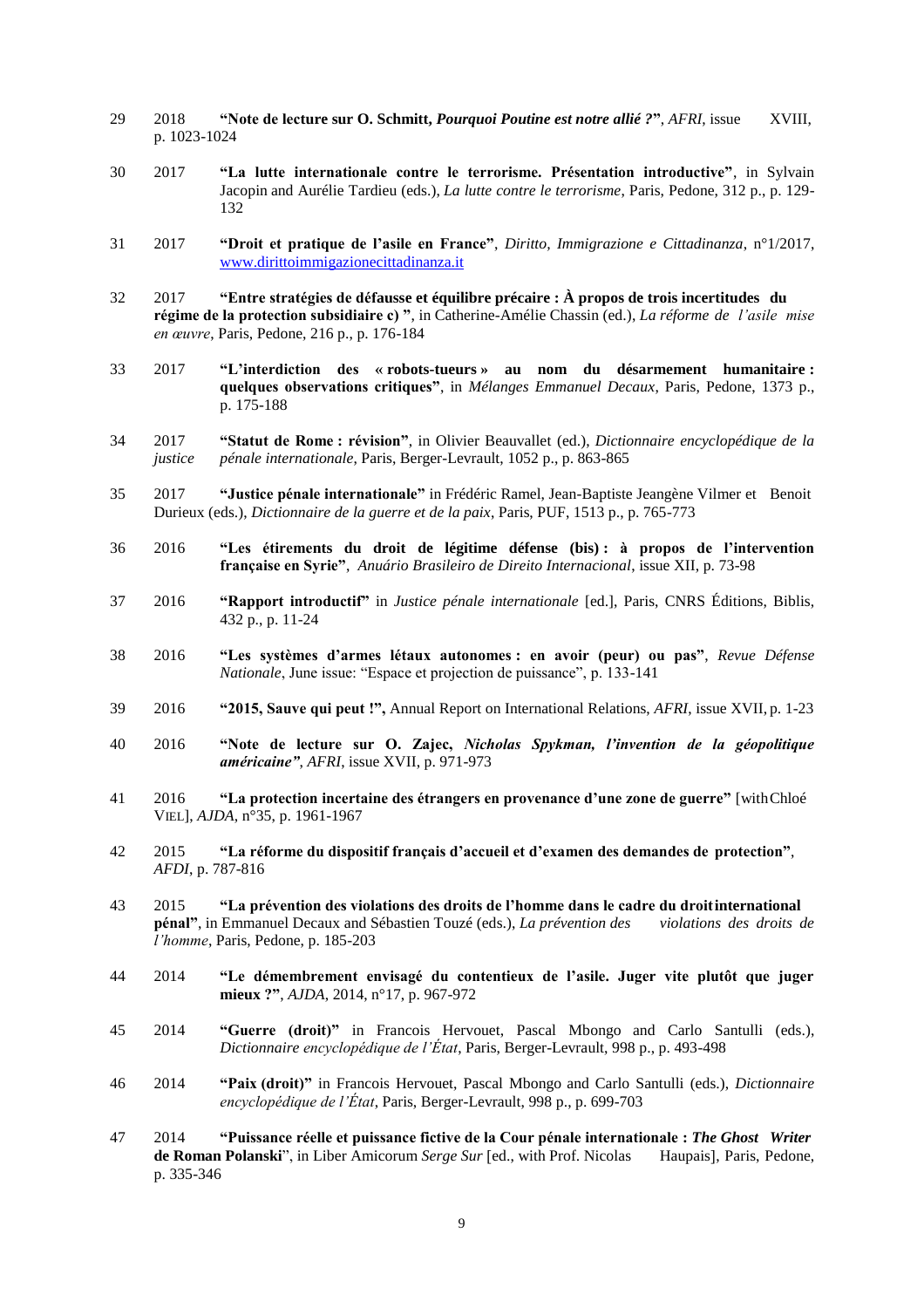- 48 2013 **"À propos du côté sombre de la Cour pénale internationale : revenir à Carl Schmitt ?"**, *Aquilon*, n°10, June issue on Carl Schmitt, p. 42-47. See also in Serge Sur (ed.), *Carl Schmitt. Concepts et usages*, foreword by Olivier Beaud, CNRS, Biblis, 254 p., p. 155-171
- 49 2013 **"L'ingérence judiciaire au nom de la responsabilité de protéger. À propos de la situation en Libye"**, *Droits*, PUF, n°57, p. 141-160
- 50 2012 **"Les États-Unis, l'Europe et la Cour pénale internationale"** in *Commentaire article par article du Statut de Rome de la Cour pénale internationale* [ed., with Xavier Pacreau], Paris, Pedone, 2,459 p., p. 91-118
- 51 2011 **"À propos des conditions d'accession à l'indépendance du Groenland (Kalaallit Nunaat)"**, *AFDI*, p. 413-435
- 52 2011 **"Le droit international : enjeu et moyen de la diplomatie des États",** *Questions Internationales*, n°49 (May-June), p. 12-21
- 53 2011 **"Private Military and Security Companies' Activities in Violation of** *Jus ad Bellum***"** [with Hélène Raspail and Charlotte Beaucillon], in Natalino Ronzitti & Francesco Francioni (eds.), *War By Contract, Human Rights, International Humanitarian Law and the Regulations of PMSCs*, Oxford University Press, p. 396-420
- 54 2010 **"Article 42"** (la procédure de conciliation), in Emmanuel Decaux (ed.), *Commentaire du Pacte international sur les droits civils et politiques*, Paris, Economica, 996 p., p. 737-746
- 55 2010 **"Article 43"** (facilités, immunités et privilèges), in Emmanuel Decaux (ed.), *Commentaire du Pacte international sur les droits civils et politiques*, Paris, Economica, 996 p., p. 747-752
- 56 2010 **Commentaire de la décision C.E.D.H. Willem c. France,** *Journal du droit international*, 2010/2
- 57 2009 **"Guantanamo : une fin programmée mais difficile à mettre en œuvre",** *Questions internationales*, n°39 (September-October)
- 58 2009 **Commentaire de la décision C.E.D.H. Coutant c. France,** *Journal du droit international*, 2009/2
- 59 2008 **"L'expérience mitigée des tribunaux pénaux internationaux. Les limites de la justice pénale internationale"**, *AFRI*, issue IX, p. 223-241
- 60 2008 **"Lutte nationale contre le terrorisme et atteintes aux libertés publiques : variations sur le** *USA Patriot Act***"**, (The Hague Academy of International Law) in Michael J. Glennon & Serge Sur (eds.), *Terrorisme et droit international*, Boston, Martinus Nijhoff Publishers, 813 p., p. 657-687
- 61 2007 **"La justice pénale internationale : entre promesses et impasses"**, *QuestionsInternationales*, n°27 (September-October), p. 102-108
- 62 2007 **"Un bilan des TPI",** *Questions internationales*, n°23 (January-February)
- 63 2006 **"Variations sur la victime et la justice pénale internationale"**, *Amnis*, 2006/6, special issue "La guerre et ses victimes",<http://journals.openedition.org/amnis/890>
- 64 2006 **"Judicial Globalization. The Case of the International Criminal Court"**, *Le Courrier*, French American Chamber of Commerce, Fall issue, p. 7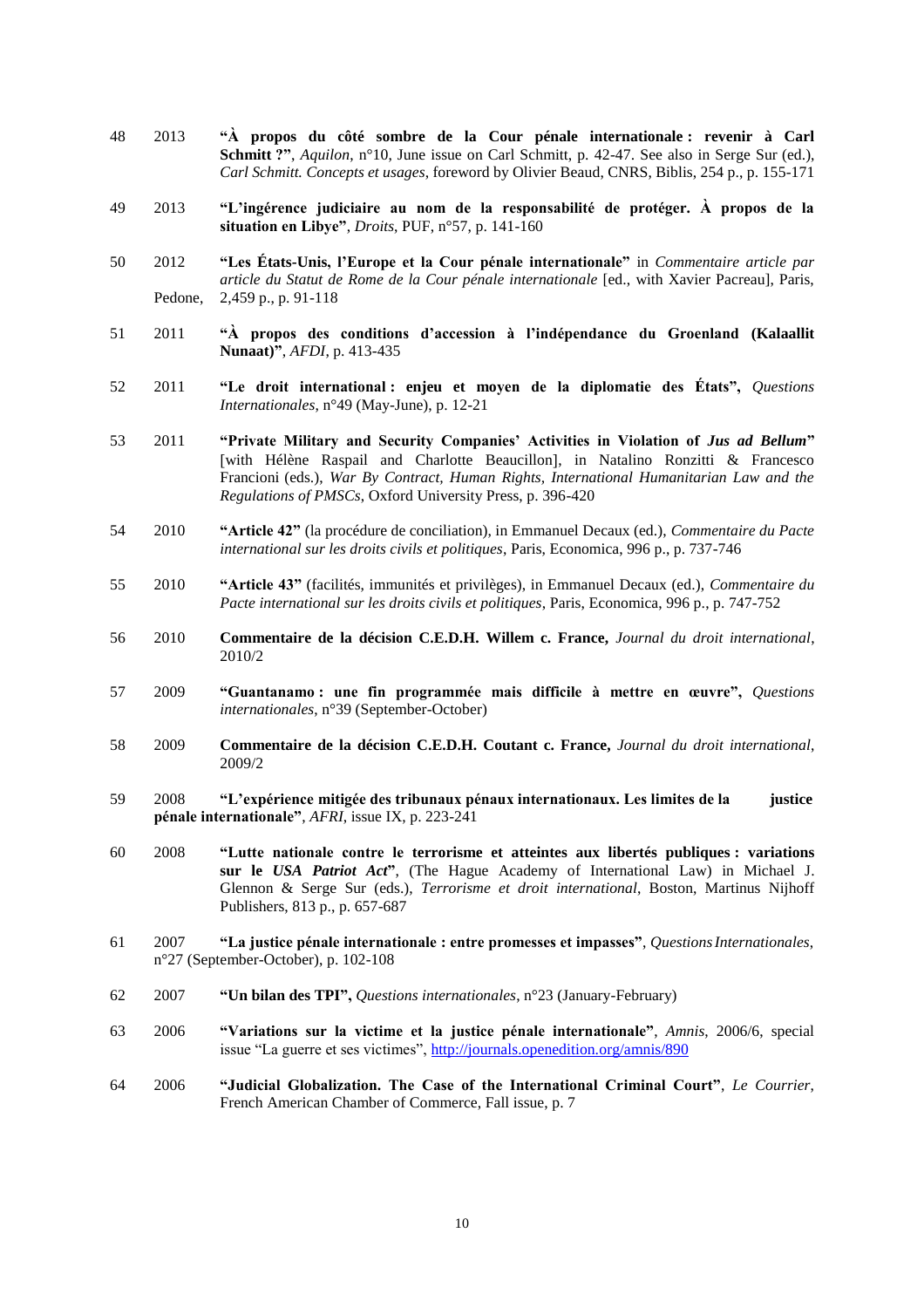### **Opinion pieces and short papers**

- 65 2021 **"Réfugiés afghans : une nécessaire mise au point sur le droit d'asile en France"**, [avec Thibaut FLEURY GRAFF et Alexis MARIE], *The Conversation*, 24 aout 2021, [https://theconversation.com/refugies-afghans-une-necessaire-mise-au-point-sur-le-droit-dasile](https://theconversation.com/refugies-afghans-une-necessaire-mise-au-point-sur-le-droit-dasile-en-france-166532)[en-france-166532](https://theconversation.com/refugies-afghans-une-necessaire-mise-au-point-sur-le-droit-dasile-en-france-166532)
- 66 2021 **"Emmanuel Macron, criminel de guerre ? A propos du sort réservé aux enfants français retenus en Syrie et de la « plainte » déposée à la Cour pénale internationale"** [with Prof. Muriel Ubeda Saillard], *Le Club des Juristes*, April 21<sup>st</sup> [\[available online\]](https://blog.leclubdesjuristes.com/emmanuel-macron-criminel-de-guerre-a-propos-du-sort-reserve-aux-enfants-francais-detenus-en-syrie-et-de-la-plainte-deposee-a-la-cour-penale-internationale-par-julian-fernandez-e/)
- 67 2021 **"Ni asile, ni refuge : à statut dégradé, qualité ignorée ? À propos de deux ordonnances du Conseil d'État"** [with Prof. Thibaut Fleury Graff and Prof. Alexis Marie], *Le Club des Juristes*, April 8th [\[available online\]](https://blog.leclubdesjuristes.com/ni-asile-ni-refuge-a-statut-degrade-qualite-ignoree/)
- 68 2020 **"Guerres et terrorisme : ne pas manipuler les faits"** [with Delphine Deschaux-Dutard, Prof. Béatrice Heuser, Prof. Jean-Vincent Holeindre, Jean-Baptiste Jeangène Vilmer, Prof. Jenny Raflik Grenouilleau and Bruno Tertrais], *L'Obs*, Idées, December 1st
- 69 2020 **"Guerres et terrorisme : ne pas se tromper de cible"** [with Delphine Deschaux-Dutard, Prof. Béatrice Heuser, Prof. Jean-Vincent Holeindre, Jean-Baptiste Jeangène Vilmer, Prof. Jenny Raflik Grenouilleau and Bruno Tertrais], *L'Obs*, Idées, November 21 st
- 70 2020 **"Tout est fait pour empêcher le Parquet national financier d'exercer normalement son**  office" [collective], *Le Monde*, Opinions, October 14<sup>th</sup>
- 71 2020 **"L'attaque de Donald Trump contre la Cour pénale internationale illustre la brutalité de sa diplomatie"**, *Le Monde*, Débats, June 27<sup>th</sup>, p. 32
- 72 2020 **"La crise sanitaire, prétexte à une fragilisation du droit d'asile"** [with Prof. Thibaut Fleury Graff and Prof. Alexis Marie], *Le Club des Juristes*, May 20th [\[available online\]](https://blog.leclubdesjuristes.com/la-crise-sanitaire-pretexte-a-une-fragilisation-du-droit-dasile/)
- 73 2020 **"Asile et Covid-19 : l'effet d'aubaine ?"** [with Prof. Thibaut Fleury Graff and Prof. Alexis Marie], *Libération*, May 18<sup>th</sup>
- 74 2020 **"Gulliver à la Cour pénale internationale ?"**, *Thucyblog* and *Libertés, Libertés chéries* blog, March  $12<sup>th</sup>$  [\[available online\]](https://www.afri-ct.org/2020/thucyblog-n-18-gulliver-devant-la-cour-penale-internationale/)
- 75 2019 **"Paix et justice pénale internationale – le rôle décisif des États"**, *Résonances*, n°1, p. 28- 31
- 76 2018 **"Lutte contre l'impunité des crimes de masse : un projet de loi préoccupant"** [with Prof. Olivier de Frouville], *Libération*, December 3rd
- 77 2018 **"Le projet de loi sur l'immigration n'est ni humain ni efficace"** [with Prof. Marie- Laure Basilien Gainche, Anne-Laure Chaumette, Prof. Thibaut Fleury Graff, Prof. Alexis Marie and Prof. Serge Slama], *Le Monde*, Débats, February 25<sup>th</sup>-26<sup>th</sup>, p. 26
- 78 2016 **"Il faut traduire George W. Bush et Tony Blair devant la Cour pénale internationale"** [with Prof. Serge Sur], *Le Monde*, Débats, July 13th, p. 21
- 79 2014 **"La réforme du droit d'asile est imprécise et insuffisante"**, *Le Monde*, Débats, August  $8<sup>th</sup>$ , p. 16
- 80 2014 **"La Russie au secours de l'Ukraine ? De l'ingérence sur invitation, par humanité ou en soutien du droit des peuples à disposer d'eux-mêmes"**, *Huffington Post,* March 7 [available] [online\]](https://www.huffingtonpost.fr/julian-fernandez/droit-international-russie-ukraine_b_4906837.html)
- 81 2014 **"Ianoukovitch à la CPI ? Faux-semblants et vrais défis"**, *Libertés, Libertés chéries* blog, March 2<sup>nd</sup> [\[available online\]](http://libertescheries.blogspot.com/2014/03/les-invites-de-llc-julian-fernandez_2.html)